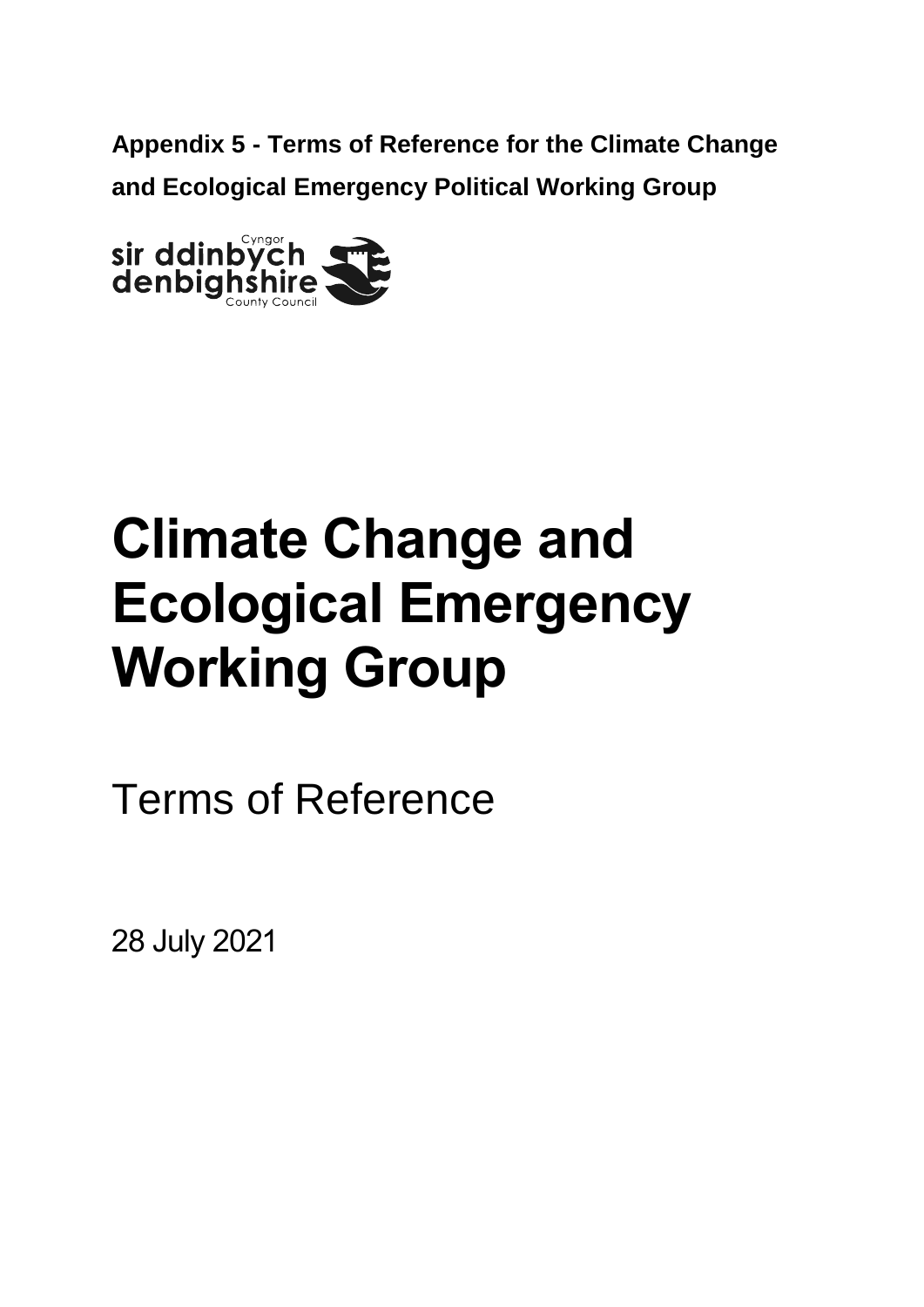# **Terms of Reference**

# **Role and purpose**

On the 2 July 2019 Denbighshire County Council passed the following motion:

Denbighshire County Council will:

- o Immediately declare a climate and ecological emergency
- o Commit to making the authority net carbon zero by 2030 at the latest
- $\circ$  Set up a task and finish group to draw up a clear plan within 6 months to achieve the above, including ways to enhance biodiversity in Denbighshire
- o Call on the Welsh Government and UK Government to provide assistance and resources to enable us to reduce greenhouse gas emissions and enhance biodiversity
- o Work with partners across the public, private and third sector to help solve this climate and ecological emergency

The Climate Change and Ecological Emergency Working Group was established in October 2019 to be the task and finish group referred to in Council's decision above to ensure momentum to deliver the plan for 2030 delivery. This plan was formally adopted by Council on 23rd February 2021 and called [DCC's Climate and Ecological](https://www.denbighshire.gov.uk/en/your-council/strategies-plans-and-policies/strategies/climate-and-ecological-change-strategy.aspx)  [Change Strategy \(2020/21 –](https://www.denbighshire.gov.uk/en/your-council/strategies-plans-and-policies/strategies/climate-and-ecological-change-strategy.aspx) 2029/30) ['Strategy'].

At the Scrutiny Chairs and Vice Chairs 11<sup>th</sup> March 2021, Members passed the recommendation to:

- for the purpose of supporting the delivery of the Climate and Ecological Change Strategy during its first year, the cross party Climate and Ecological Change Working Group continue to meet for the duration of the current Council's term of office; and
- the Group present a report to County Council during the Spring of 2022 on the progress achieved to date, prior to the end of the current Council's term of office.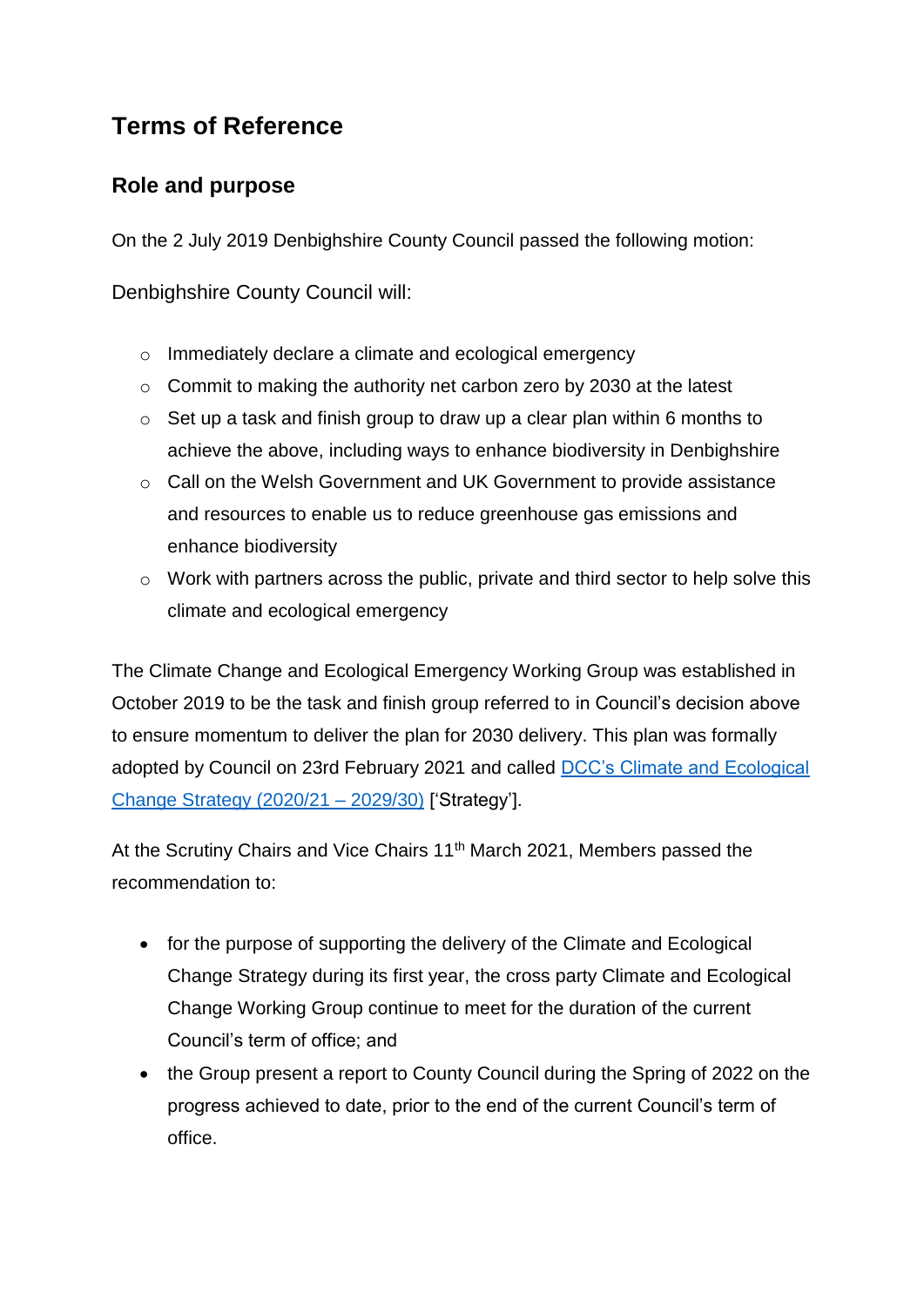The Working Group is an advisory, non-decision making body but may make recommendations or requests to other Denbighshire County Council committees, panels, lead members or officers as appropriate.

Its purpose is to:

- Be a cross party political reference group for officers on the climate change and nature recovery agenda
- Provide challenge to ensure delivery of the Strategy
- Champion the climate change and nature recovery agenda amongst Councillors, within Political Groups and with constituents.

#### **Membership**

The Working Group membership is 8 county councillors, with 2 members appointed by each of the 4 political groups on the Council. Any vacancies on the Working Group will be filled by the leader of the political group whose member had vacated their position.

A chair and vice chair of the Working Group will be appointed at the Working Group's first meeting.

The Working Group will seek to agree its decisions by consensus of the members present. Where this is not possible and a vote is held, a decision will be determined by a majority of the votes of those present. If there is an equality of votes the chair presiding may – though is not obliged to - use a second or casting vote to resolve the issue.

#### **Quorum**

The quorum for meetings of the working group will be 3 members of the working group.

### **Attendance at Working Group meetings**

Meetings of the Working Group will be private, internal meetings of the 8 county councillors on the Working Group and the officers supporting the Group's work.